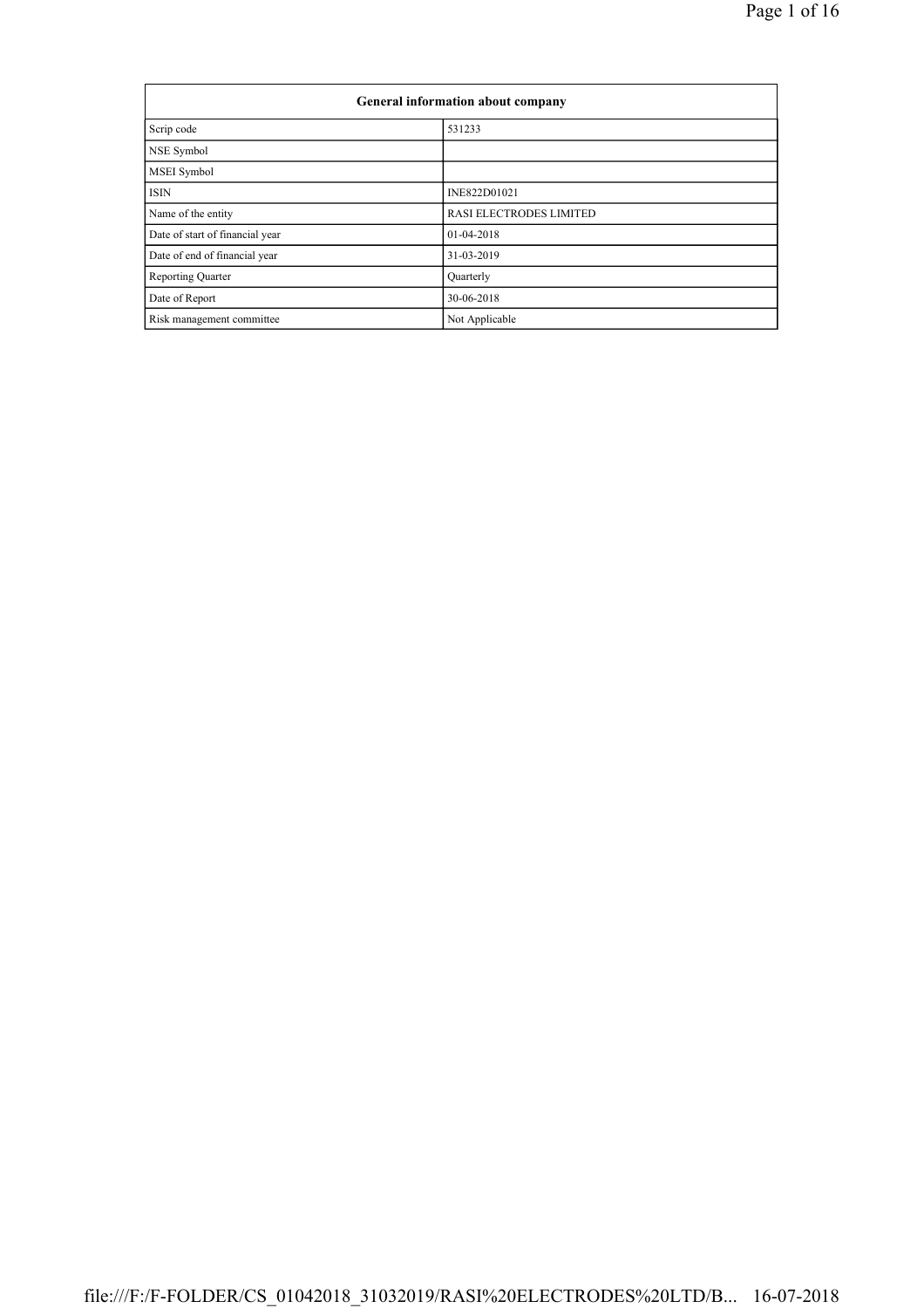|                |                                                                |                                                   |            |            |                                                       |                                       |                            | <b>Annexure I</b>                                                                    |                      |                                            |                                                                                                                                                    |                                                                                                                                                                           |                                                                                                                                                                                                               |                                      |                                             |
|----------------|----------------------------------------------------------------|---------------------------------------------------|------------|------------|-------------------------------------------------------|---------------------------------------|----------------------------|--------------------------------------------------------------------------------------|----------------------|--------------------------------------------|----------------------------------------------------------------------------------------------------------------------------------------------------|---------------------------------------------------------------------------------------------------------------------------------------------------------------------------|---------------------------------------------------------------------------------------------------------------------------------------------------------------------------------------------------------------|--------------------------------------|---------------------------------------------|
|                | Annexure I to be submitted by listed entity on quarterly basis |                                                   |            |            |                                                       |                                       |                            |                                                                                      |                      |                                            |                                                                                                                                                    |                                                                                                                                                                           |                                                                                                                                                                                                               |                                      |                                             |
|                | I. Composition of Board of Directors                           |                                                   |            |            |                                                       |                                       |                            |                                                                                      |                      |                                            |                                                                                                                                                    |                                                                                                                                                                           |                                                                                                                                                                                                               |                                      |                                             |
|                |                                                                |                                                   |            |            |                                                       |                                       |                            | Disclosure of notes on composition of board of directors explanatory                 |                      |                                            |                                                                                                                                                    |                                                                                                                                                                           |                                                                                                                                                                                                               |                                      |                                             |
|                |                                                                |                                                   |            |            |                                                       |                                       |                            | Is there any change in information of board of directors compare to previous quarter |                      |                                            |                                                                                                                                                    |                                                                                                                                                                           |                                                                                                                                                                                                               |                                      |                                             |
| <b>Sr</b>      | Title<br>(Mr)<br>Ms)                                           | Name of the<br><b>Director</b>                    | PAN        | <b>DIN</b> | Category 1<br>of directors                            | Category 2<br>of directors            | Category 3<br>of directors | Date of<br>appointment<br>in the<br>current term                                     | Date of<br>cessation | Tenure<br>of<br>director<br>(in<br>months) | No of<br>Directorship<br>in listed<br>entities<br>including<br>this listed<br>entity (Refer<br>Regulation<br>$25(1)$ of<br>Listing<br>Regulations) | Number of<br>memberships<br>in Audit/<br>Stakeholder<br>Committee<br>(s) including<br>this listed<br>entity (Refer<br>Regulation<br>$26(1)$ of<br>Listing<br>Regulations) | No of post<br>of<br>Chairperson<br>in Audit/<br>Stakeholder<br>Committee<br>held in<br>listed<br>entities<br>including<br>this listed<br>entity (Refer<br>Regulation<br>$26(1)$ of<br>Listing<br>Regulations) | Notes for<br>not<br>providing<br>PAN | Notes for<br>not<br>providing<br><b>DIN</b> |
|                | Mr                                                             | <b>B RANJIT</b><br><b>KUMAR</b><br><b>KOTHARI</b> | AAKPK6088N | 01560805   | Non-<br>Executive -<br>Non<br>Independent<br>Director | Chairperson<br>related to<br>Promoter |                            | 29-09-2015                                                                           |                      |                                            | 1                                                                                                                                                  |                                                                                                                                                                           |                                                                                                                                                                                                               |                                      |                                             |
| $\overline{2}$ | Mr                                                             | <b>B POPATLAL</b><br><b>KOTHARI</b>               | AAIPK7746D | 00594168   | Executive<br>Director                                 | Not<br>Applicable                     | CEO-MD                     | 13-02-2016                                                                           |                      | 60                                         | $\mathbf{1}$                                                                                                                                       |                                                                                                                                                                           | $\mathbf{0}$                                                                                                                                                                                                  |                                      |                                             |
| 3              | Mr                                                             | <b>HITESH M</b><br><b>DHARAMSHI</b>               | AHAPD4821B | 00207799   | Non-<br>Executive -<br>Independent<br>Director        | Not<br>Applicable                     | Shareholder<br>Director    | 29-09-2014                                                                           |                      | 54                                         | 1                                                                                                                                                  |                                                                                                                                                                           |                                                                                                                                                                                                               |                                      |                                             |
| $\overline{4}$ | Mr                                                             | <b>AJAY</b><br><b>GOYAL</b>                       | AAFPG4594E | 00513570   | Non-<br>Executive -<br>Independent<br>Director        | Not<br>Applicable                     | Shareholder<br>Director    | 29-09-2014                                                                           |                      | 54                                         | 1                                                                                                                                                  |                                                                                                                                                                           | $\theta$                                                                                                                                                                                                      |                                      |                                             |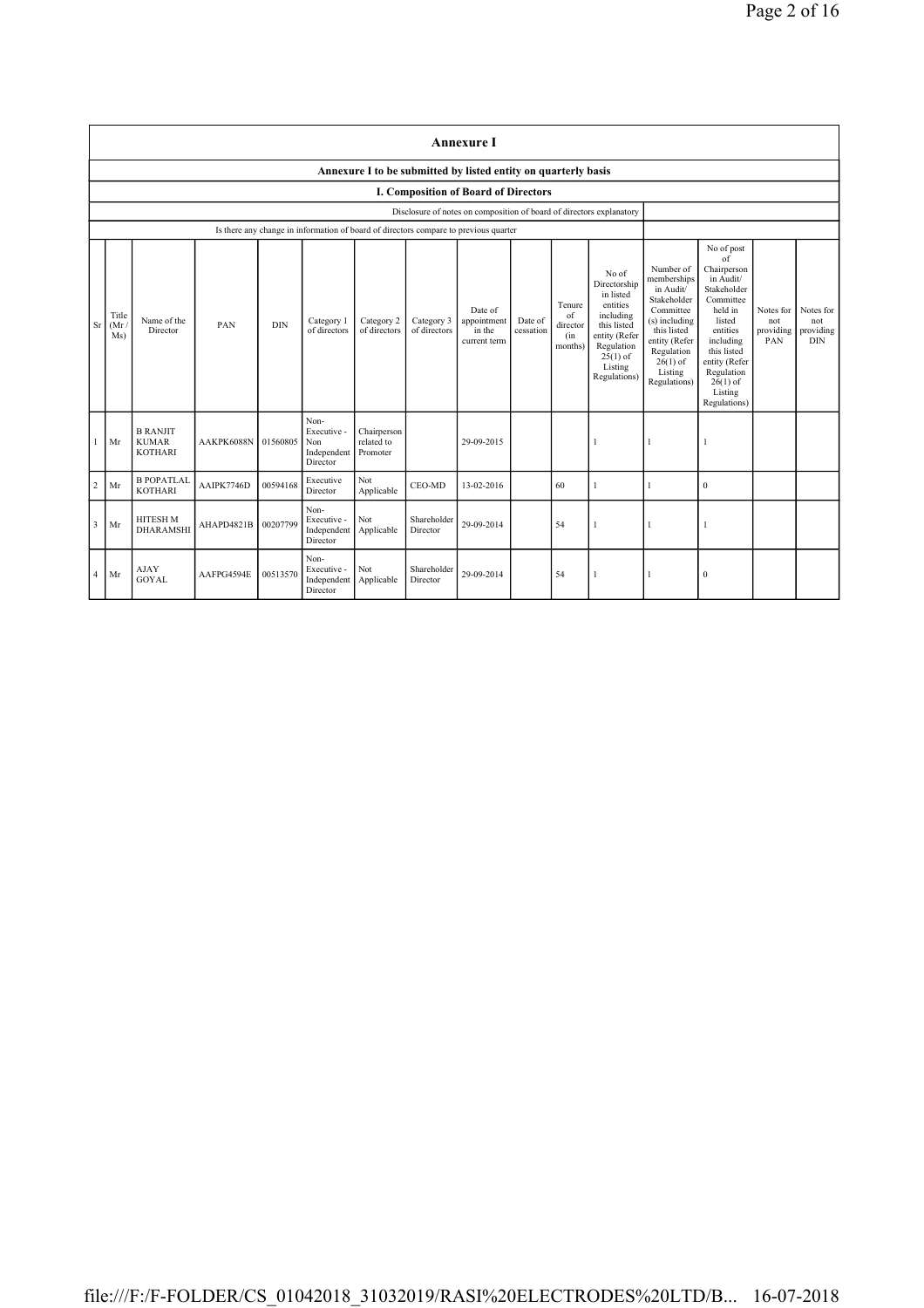|           | <b>Annexure I</b>    |                             |                     |            |                                                       |                                 |                            |                                                                |                      |                                            |                                                                                                                                                    |                                                                                                                                                                           |                                                                                                                                                                                                               |                                      |                                             |
|-----------|----------------------|-----------------------------|---------------------|------------|-------------------------------------------------------|---------------------------------|----------------------------|----------------------------------------------------------------|----------------------|--------------------------------------------|----------------------------------------------------------------------------------------------------------------------------------------------------|---------------------------------------------------------------------------------------------------------------------------------------------------------------------------|---------------------------------------------------------------------------------------------------------------------------------------------------------------------------------------------------------------|--------------------------------------|---------------------------------------------|
|           |                      |                             |                     |            |                                                       |                                 |                            | Annexure I to be submitted by listed entity on quarterly basis |                      |                                            |                                                                                                                                                    |                                                                                                                                                                           |                                                                                                                                                                                                               |                                      |                                             |
|           |                      |                             |                     |            |                                                       |                                 |                            | I. Composition of Board of Directors                           |                      |                                            |                                                                                                                                                    |                                                                                                                                                                           |                                                                                                                                                                                                               |                                      |                                             |
| <b>Sr</b> | Title<br>(Mr)<br>Ms) | Name of<br>the<br>Director  | PAN                 | <b>DIN</b> | Category 1<br>of directors                            | Category<br>$2$ of<br>directors | Category 3<br>of directors | Date of<br>appointment<br>in the<br>current term               | Date of<br>cessation | Tenure<br>of<br>director<br>(in<br>months) | No of<br>Directorship<br>in listed<br>entities<br>including<br>this listed<br>entity (Refer<br>Regulation<br>$25(1)$ of<br>Listing<br>Regulations) | Number of<br>memberships<br>in Audit/<br>Stakeholder<br>Committee<br>(s) including<br>this listed<br>entity (Refer<br>Regulation<br>$26(1)$ of<br>Listing<br>Regulations) | No of post<br>of<br>Chairperson<br>in Audit/<br>Stakeholder<br>Committee<br>held in<br>listed<br>entities<br>including<br>this listed<br>entity (Refer<br>Regulation<br>$26(1)$ of<br>Listing<br>Regulations) | Notes for<br>not<br>providing<br>PAN | Notes for<br>not<br>providing<br><b>DIN</b> |
| 5         | Mr                   | N<br><b>KUMAR</b>           | PRAKASH AGJPP9377J  | 01735537   | Non-<br>Executive -<br>Independent<br>Director        | Not<br>Applicable               | Shareholder<br>Director    | 29-09-2014                                                     |                      | 54                                         |                                                                                                                                                    |                                                                                                                                                                           | $\theta$                                                                                                                                                                                                      |                                      |                                             |
| 6         | Mrs                  | <b>PAYAL</b><br><b>JAIN</b> | ABIPJ8138M 07181548 |            | Non-<br>Executive -<br>Non<br>Independent<br>Director | Not<br>Applicable               |                            | 28-09-2016                                                     |                      |                                            |                                                                                                                                                    | $\mathbf{0}$                                                                                                                                                              | $\theta$                                                                                                                                                                                                      |                                      |                                             |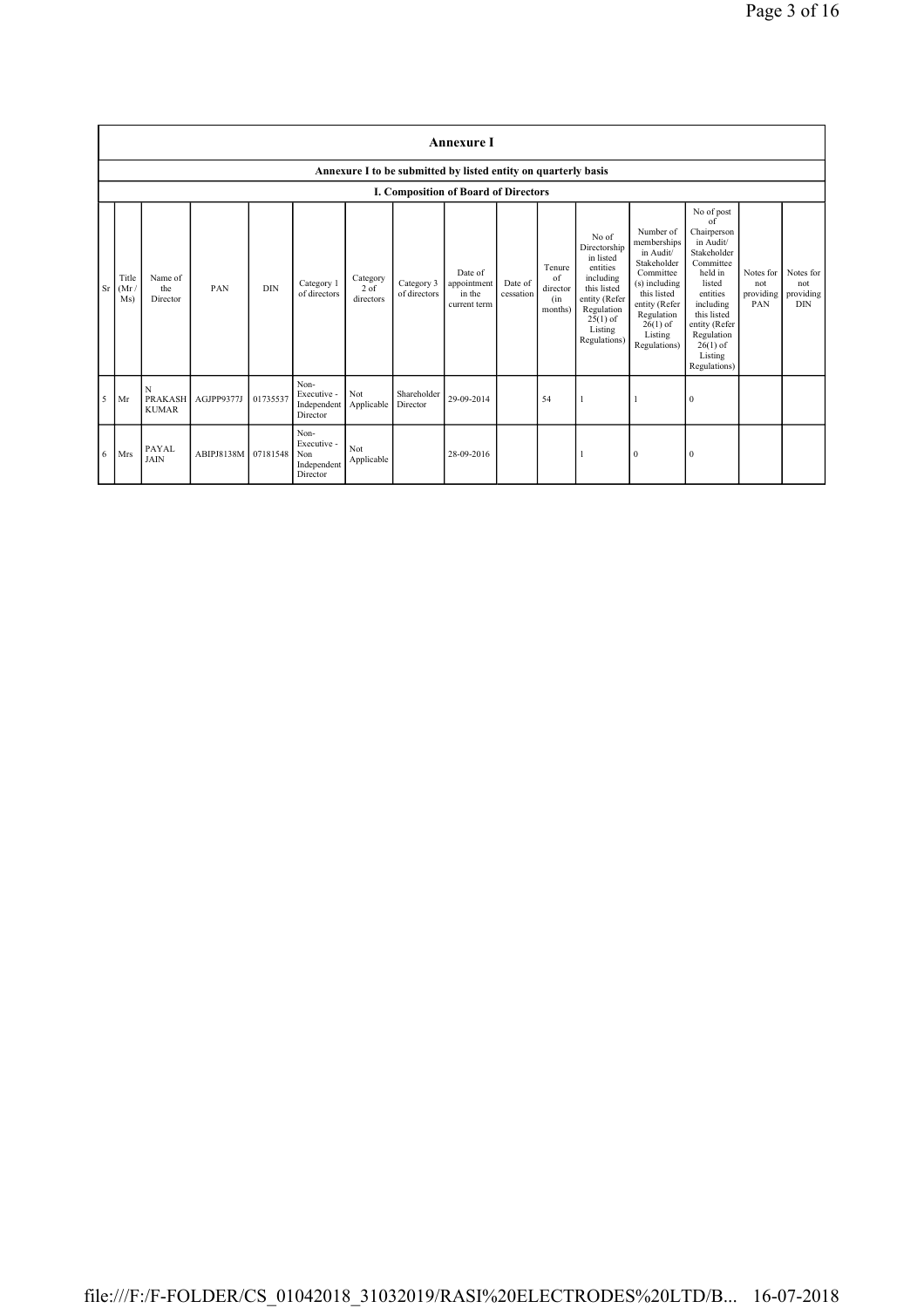|     | <b>Audit Committee Details</b> |                           |                                          |                         |         |  |  |  |
|-----|--------------------------------|---------------------------|------------------------------------------|-------------------------|---------|--|--|--|
| Sr. | DIN Number                     | Name of Committee members | Category 1 of directors                  | Category 2 of directors | Remarks |  |  |  |
|     | 00207799                       | HITESH M DHARAMSHI        | Non-Executive - Independent Director     | Chairperson             |         |  |  |  |
|     | 01560805                       | B RANJIT KUMAR KOTHARI    | Non-Executive - Non Independent Director | Member                  |         |  |  |  |
|     | 00513570                       | AJAY GOYAL                | Non-Executive - Independent Director     | Member                  |         |  |  |  |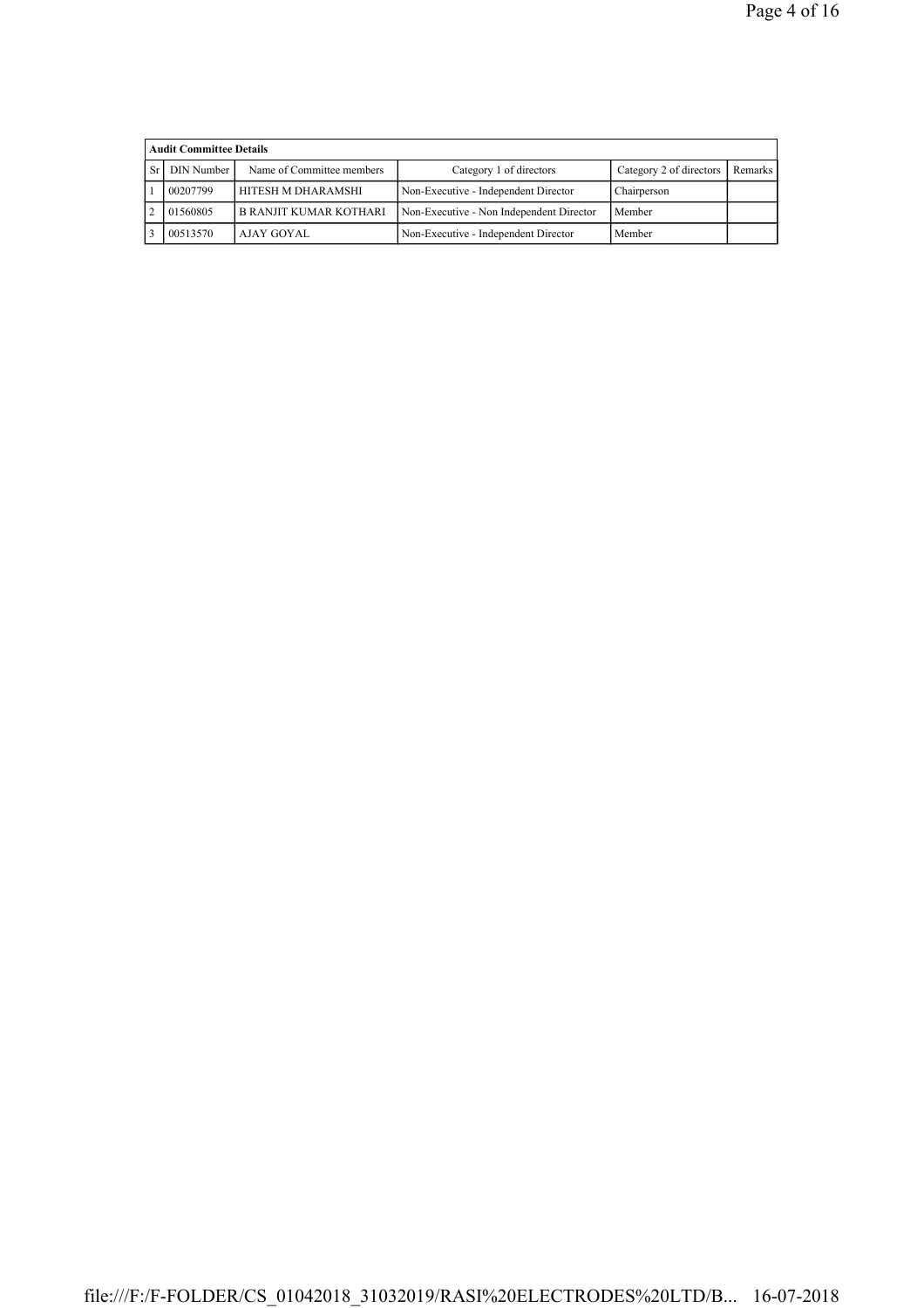|           | Nomination and remuneration committee |                           |                                          |                         |         |  |  |  |  |
|-----------|---------------------------------------|---------------------------|------------------------------------------|-------------------------|---------|--|--|--|--|
| <b>Sr</b> | DIN Number                            | Name of Committee members | Category 1 of directors                  | Category 2 of directors | Remarks |  |  |  |  |
|           | 00513570                              | AJAY GOYAL                | Non-Executive - Independent Director     | Chairperson             |         |  |  |  |  |
|           | 01560805                              | B RANJIT KUMAR KOTHARI    | Non-Executive - Non Independent Director | Member                  |         |  |  |  |  |
|           | 01735537                              | N PRAKASH KUMAR           | Non-Executive - Independent Director     | Member                  |         |  |  |  |  |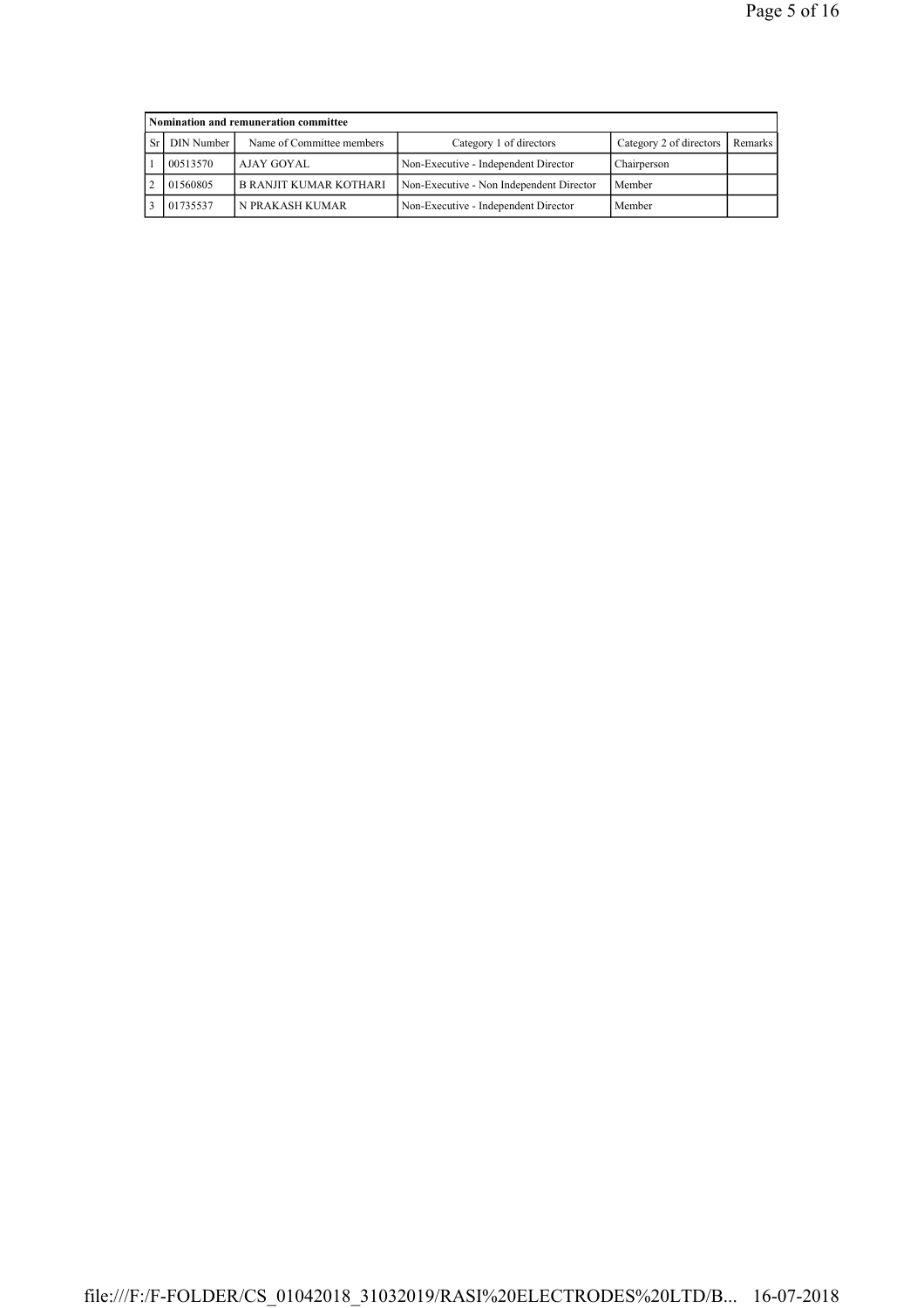|           | <b>Stakeholders Relationship Committee</b> |                           |                                          |                         |         |  |  |  |
|-----------|--------------------------------------------|---------------------------|------------------------------------------|-------------------------|---------|--|--|--|
| <b>Sr</b> | DIN Number                                 | Name of Committee members | Category 1 of directors                  | Category 2 of directors | Remarks |  |  |  |
|           | 01560805                                   | RANJIT KUMAR KOTHARI      | Non-Executive - Non Independent Director | Chairperson             |         |  |  |  |
|           | 00594168                                   | <b>B POPATLAL KOTHARI</b> | <b>Executive Director</b>                | Member                  |         |  |  |  |
|           | 01735537                                   | N PRAKASH KUMAR           | Member                                   | Member                  |         |  |  |  |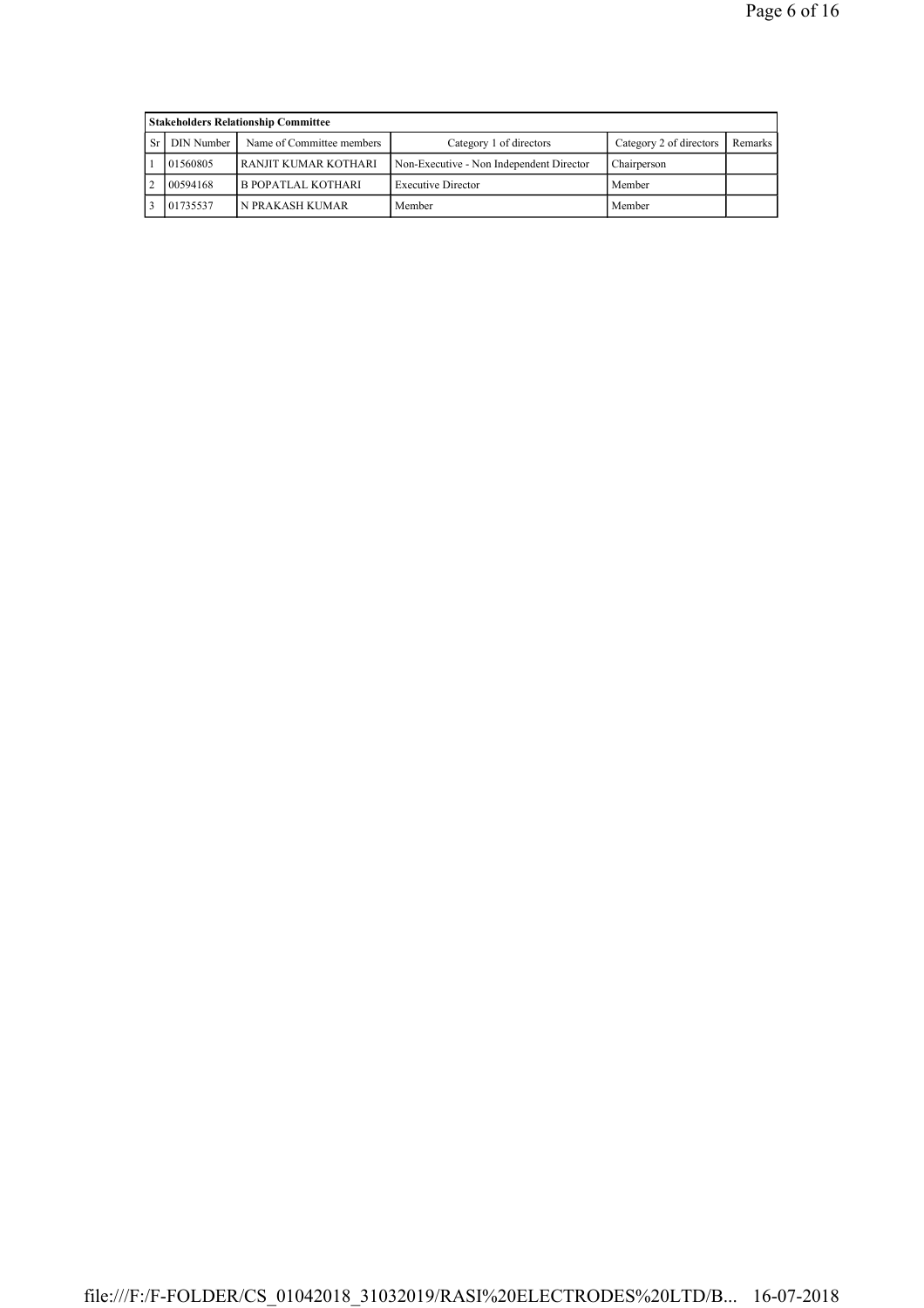| <b>Risk Management Committee</b> |                           |                         |                         |         |  |  |
|----------------------------------|---------------------------|-------------------------|-------------------------|---------|--|--|
| DIN Number                       | Name of Committee members | Category 1 of directors | Category 2 of directors | Remarks |  |  |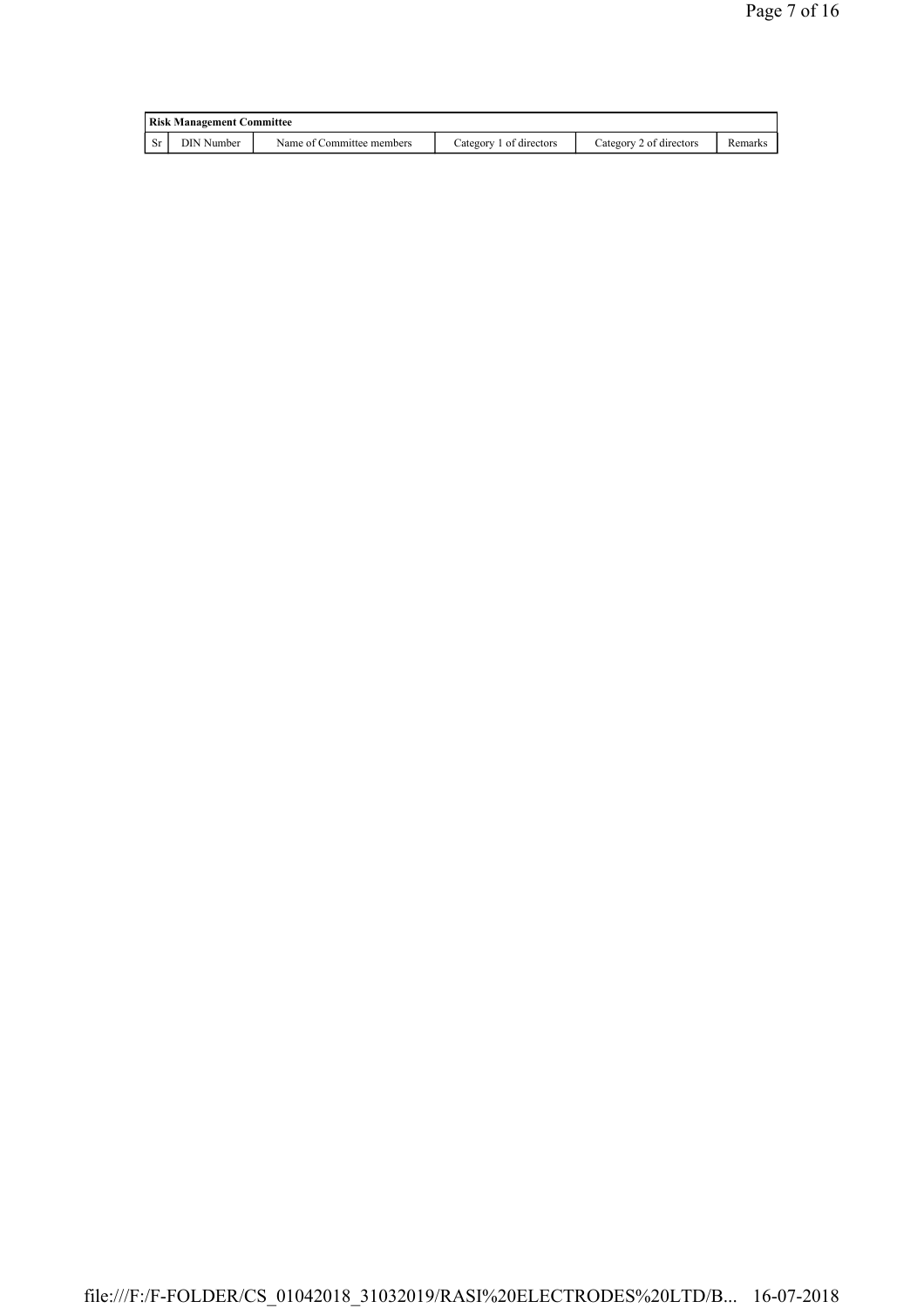| Corporate Social Responsibility Committee |                           |                         |                         |         |  |  |  |
|-------------------------------------------|---------------------------|-------------------------|-------------------------|---------|--|--|--|
| DIN Number                                | Name of Committee members | Category 1 of directors | Category 2 of directors | Remarks |  |  |  |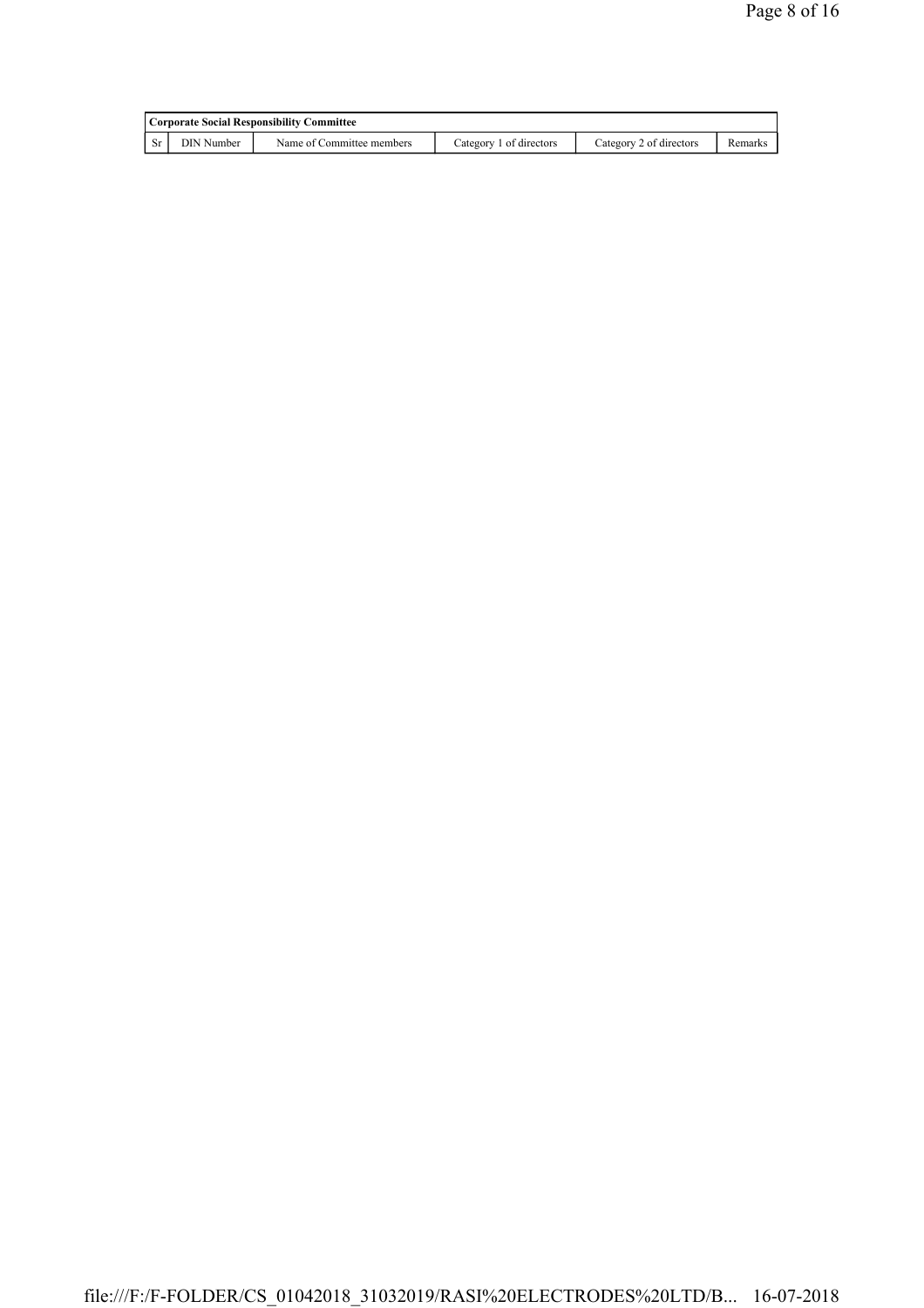|           | <b>Other Committee</b> |                                     |                                                |                                                |                            |           |
|-----------|------------------------|-------------------------------------|------------------------------------------------|------------------------------------------------|----------------------------|-----------|
| <b>Sr</b> | DIN<br>Number          | Name of Committee<br>members        | Name of other committee                        | Category 1 of directors                        | Category 2 of<br>directors | Remarks I |
|           | 00207799               | <b>HITESH M</b><br><b>DHARAMSHI</b> | <b>INDEPENDENT DIRECTORS</b><br><b>MEETING</b> | Non-Executive -<br><b>Independent Director</b> | Member                     |           |
| 2         | 00513570               | AJAY GOYAL                          | <b>INDEPENDENT DIRECTORS</b><br><b>MEETING</b> | Non-Executive -<br><b>Independent Director</b> | Member                     |           |
|           | 01735537               | N PRAKASH KUMAR                     | <b>INDEPENDENT DIRECTORS</b><br><b>MEETING</b> | Non-Executive -<br><b>Independent Director</b> | Member                     |           |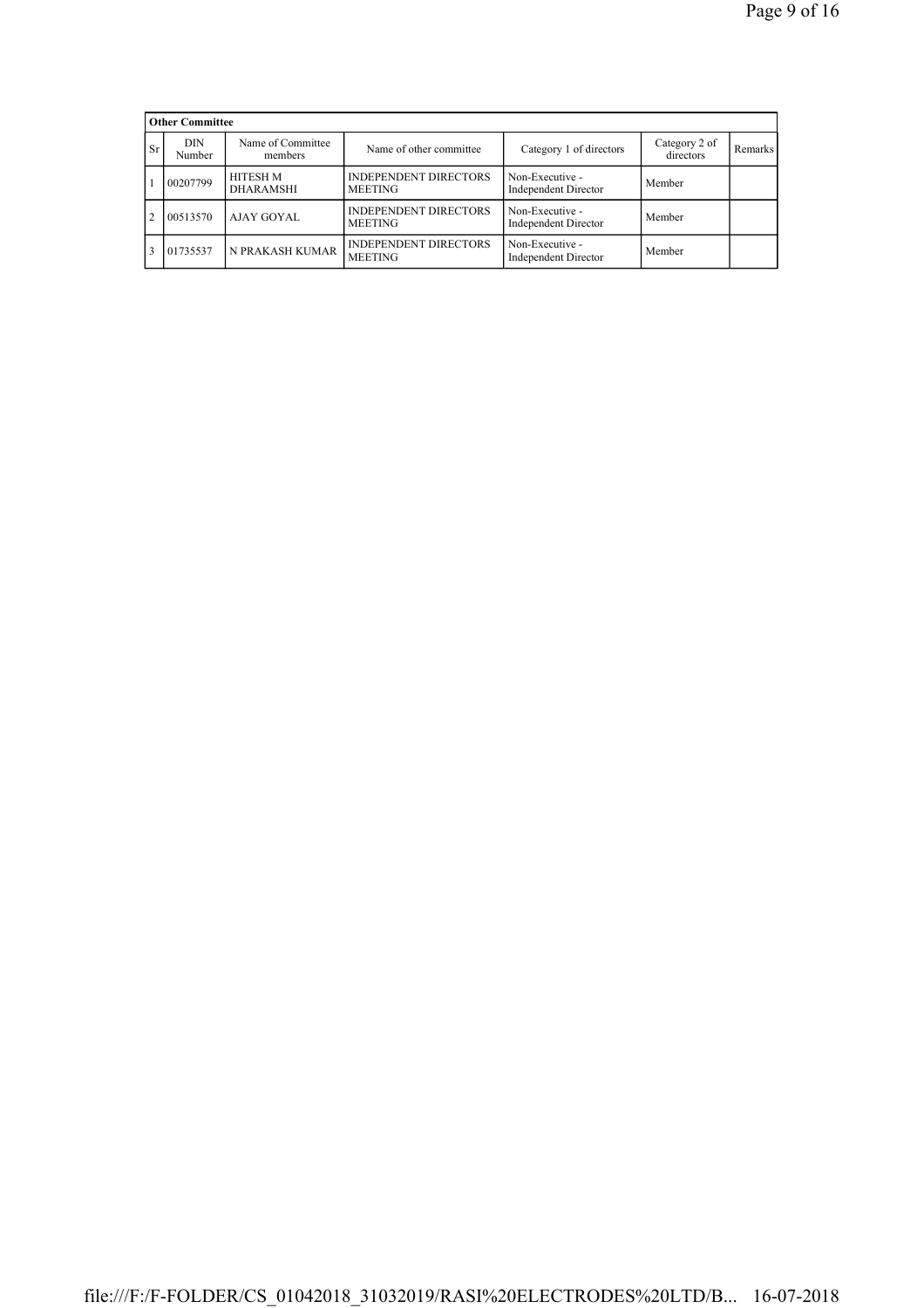|           | <b>Annexure 1</b>                                                |                                                       |                                                                |  |  |  |  |  |
|-----------|------------------------------------------------------------------|-------------------------------------------------------|----------------------------------------------------------------|--|--|--|--|--|
|           | <b>Annexure 1</b>                                                |                                                       |                                                                |  |  |  |  |  |
|           | <b>III. Meeting of Board of Directors</b>                        |                                                       |                                                                |  |  |  |  |  |
|           | Disclosure of notes on meeting of board of directors explanatory |                                                       |                                                                |  |  |  |  |  |
| <b>Sr</b> | Date(s) of meeting (if any) in the<br>previous quarter           | Date(s) of meeting (if any) in the<br>current quarter | Maximum gap between any two consecutive (in<br>number of days) |  |  |  |  |  |
|           | 14-02-2018                                                       |                                                       |                                                                |  |  |  |  |  |
| 2         |                                                                  | 15-05-2018                                            | 89                                                             |  |  |  |  |  |
| 3         |                                                                  | 30-05-2018                                            | 14                                                             |  |  |  |  |  |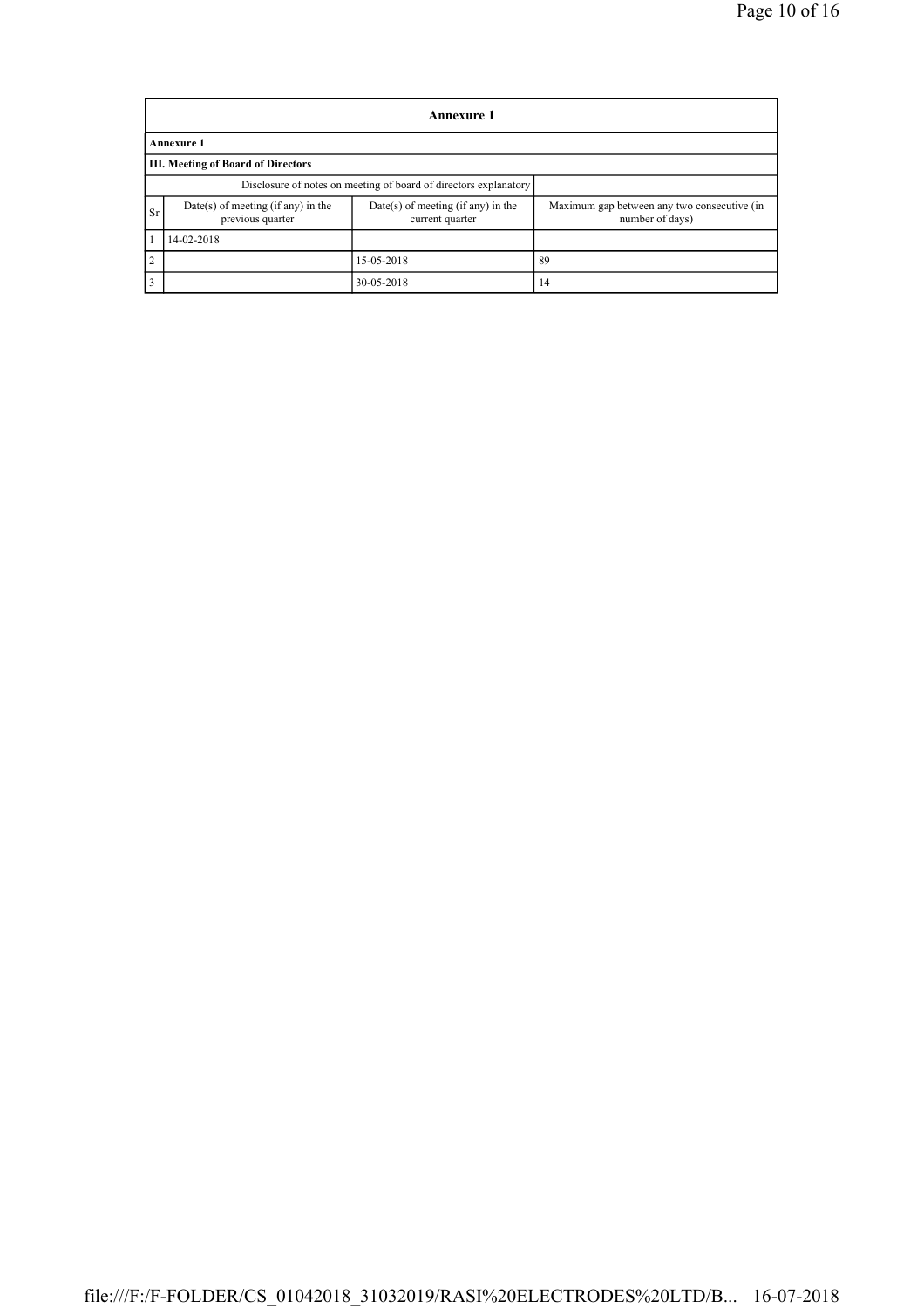|                | <b>Annexure 1</b>                                        |                                                                      |                                                     |                              |                                                                        |                                                                               |                               |
|----------------|----------------------------------------------------------|----------------------------------------------------------------------|-----------------------------------------------------|------------------------------|------------------------------------------------------------------------|-------------------------------------------------------------------------------|-------------------------------|
|                | <b>IV. Meeting of Committees</b>                         |                                                                      |                                                     |                              |                                                                        |                                                                               |                               |
|                | Disclosure of notes on meeting of committees explanatory |                                                                      |                                                     |                              |                                                                        |                                                                               |                               |
| <b>Sr</b>      | Name of<br>Committee                                     | Date(s) of<br>meeting of the<br>committee in the<br>relevant quarter | Whether<br>requirement of<br>Ouorum met<br>(Yes/No) | Requirement<br>of Quorum met | $Date(s)$ of meeting<br>of the committee<br>in the previous<br>quarter | Maximum gap<br>between any two<br>consecutive meetings<br>(in number of days) | Name of<br>other<br>committee |
| 1              | Audit Committee                                          | 30-05-2018                                                           | Yes                                                 | 3                            | 14-02-2018                                                             | 104                                                                           |                               |
| $\overline{2}$ | <b>Stakeholders</b><br>Relationship<br>Committee         | 30-05-2018                                                           | Yes                                                 | 3                            | 20-03-2018                                                             | 70                                                                            |                               |
| 3              | Nomination and<br>remuneration<br>committee              | 30-05-2018                                                           | Yes                                                 | 3                            |                                                                        |                                                                               |                               |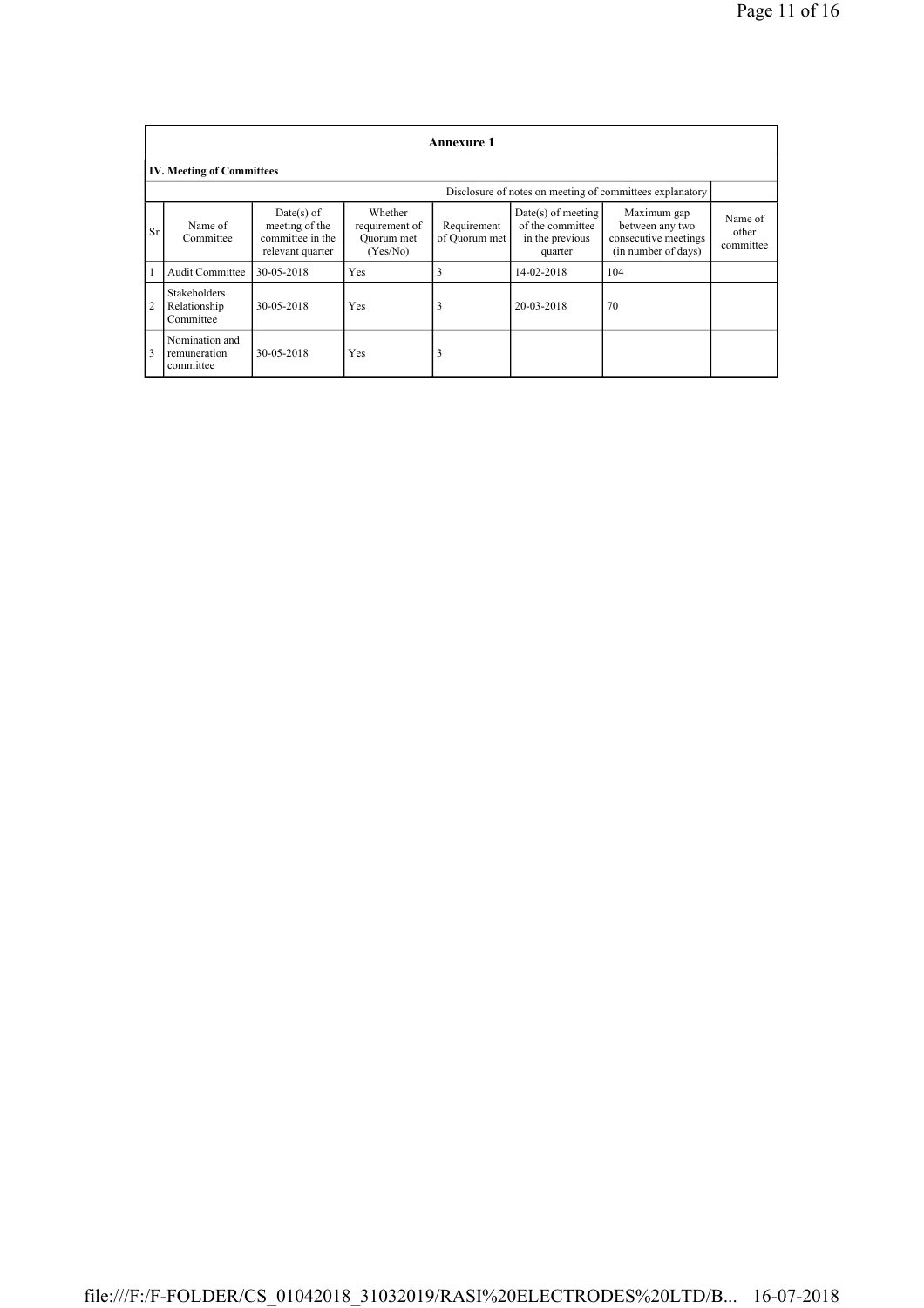|                | <b>Annexure 1</b>                                                                                         |                                  |                                                                    |  |  |  |  |  |
|----------------|-----------------------------------------------------------------------------------------------------------|----------------------------------|--------------------------------------------------------------------|--|--|--|--|--|
|                | V. Related Party Transactions                                                                             |                                  |                                                                    |  |  |  |  |  |
|                | Subject                                                                                                   | Compliance status<br>(Yes/No/NA) | If status is "No" details of non-<br>compliance may be given here. |  |  |  |  |  |
|                | Whether prior approval of audit committee obtained                                                        | Yes                              |                                                                    |  |  |  |  |  |
| 2              | Whether shareholder approval obtained for material RPT                                                    | <b>NA</b>                        |                                                                    |  |  |  |  |  |
| $\overline{3}$ | Whether details of RPT entered into pursuant to omnibus approval<br>have been reviewed by Audit Committee | NA                               |                                                                    |  |  |  |  |  |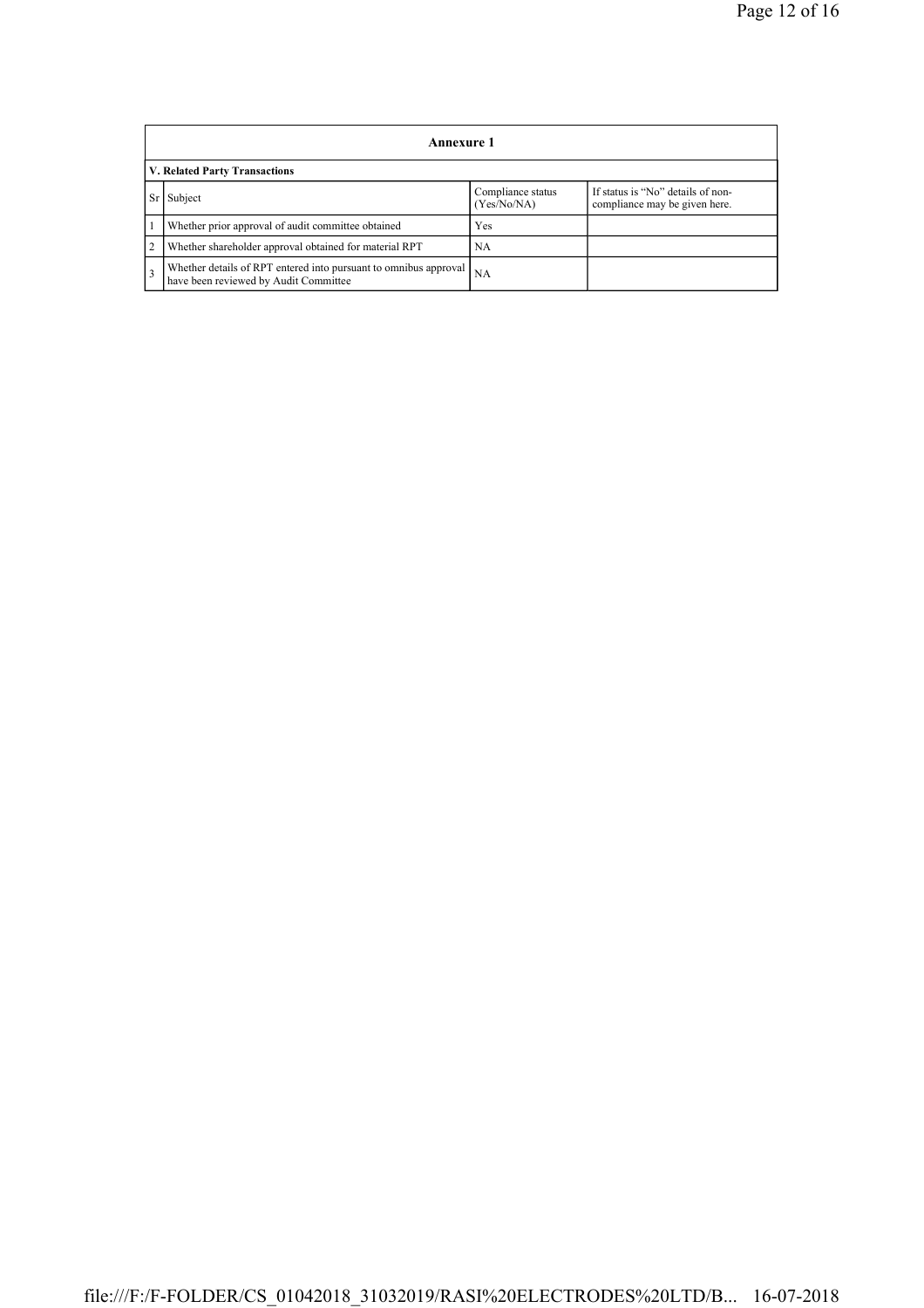| <b>Annexure 1</b>       |                                                                                                                                                                                                                 |                               |  |  |
|-------------------------|-----------------------------------------------------------------------------------------------------------------------------------------------------------------------------------------------------------------|-------------------------------|--|--|
| <b>VI. Affirmations</b> |                                                                                                                                                                                                                 |                               |  |  |
|                         | Sr Subject                                                                                                                                                                                                      | Compliance status<br>(Yes/No) |  |  |
| $\mathbf{1}$            | The composition of Board of Directors is in terms of SEBI (Listing obligations and disclosure requirements)<br>Regulations, 2015                                                                                | Yes                           |  |  |
| $\overline{2}$          | The composition of the following committees is in terms of SEBI(Listing obligations and disclosure<br>requirements) Regulations, 2015 a. Audit Committee                                                        | Yes                           |  |  |
| $\overline{\mathbf{3}}$ | The composition of the following committees is in terms of SEBI(Listing obligations and disclosure<br>requirements) Regulations, 2015. b. Nomination & remuneration committee                                   | <b>Yes</b>                    |  |  |
| $\overline{4}$          | The composition of the following committees is in terms of SEBI(Listing obligations and disclosure<br>requirements) Regulations, 2015. c. Stakeholders relationship committee                                   | Yes                           |  |  |
| 5                       | The composition of the following committees is in terms of SEBI(Listing obligations and disclosure<br>requirements) Regulations, 2015. d. Risk management committee (applicable to the top 100 listed entities) | <b>NA</b>                     |  |  |
| 6                       | The committee members have been made aware of their powers, role and responsibilities as specified in SEBI<br>(Listing obligations and disclosure requirements) Regulations, 2015.                              | Yes                           |  |  |
| $\overline{7}$          | The meetings of the board of directors and the above committees have been conducted in the manner as specified<br>in SEBI (Listing obligations and disclosure requirements) Regulations, 2015.                  | Yes                           |  |  |
| 8                       | This report and/or the report submitted in the previous quarter has been placed before Board of Directors.                                                                                                      | Yes                           |  |  |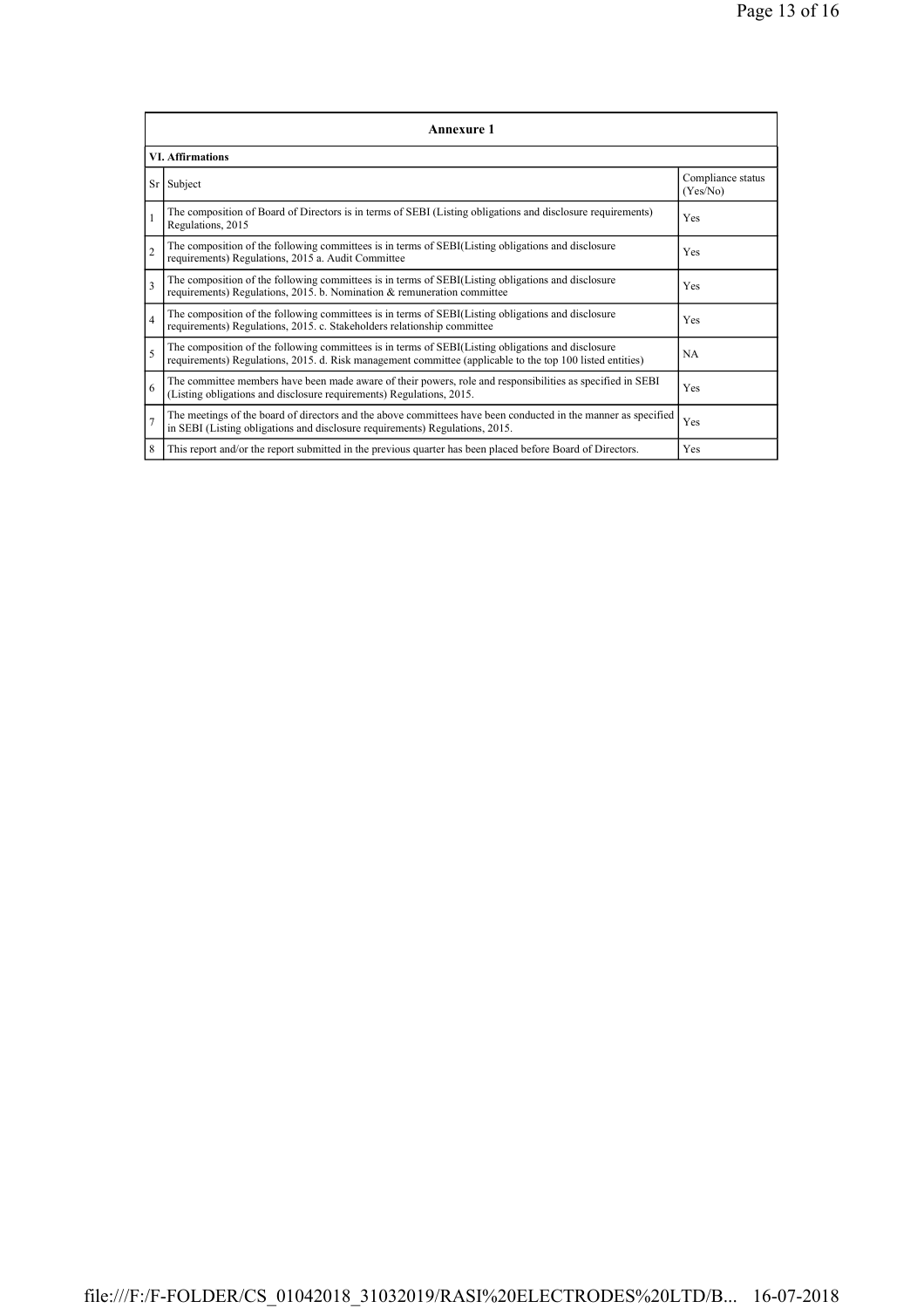| <b>Annexure 1</b> |                   |                           |
|-------------------|-------------------|---------------------------|
| <b>Sr</b>         | Subject           | Compliance status         |
|                   | Name of signatory | <b>B POPATLAL KOTHARI</b> |
|                   | Designation       | Managing Director         |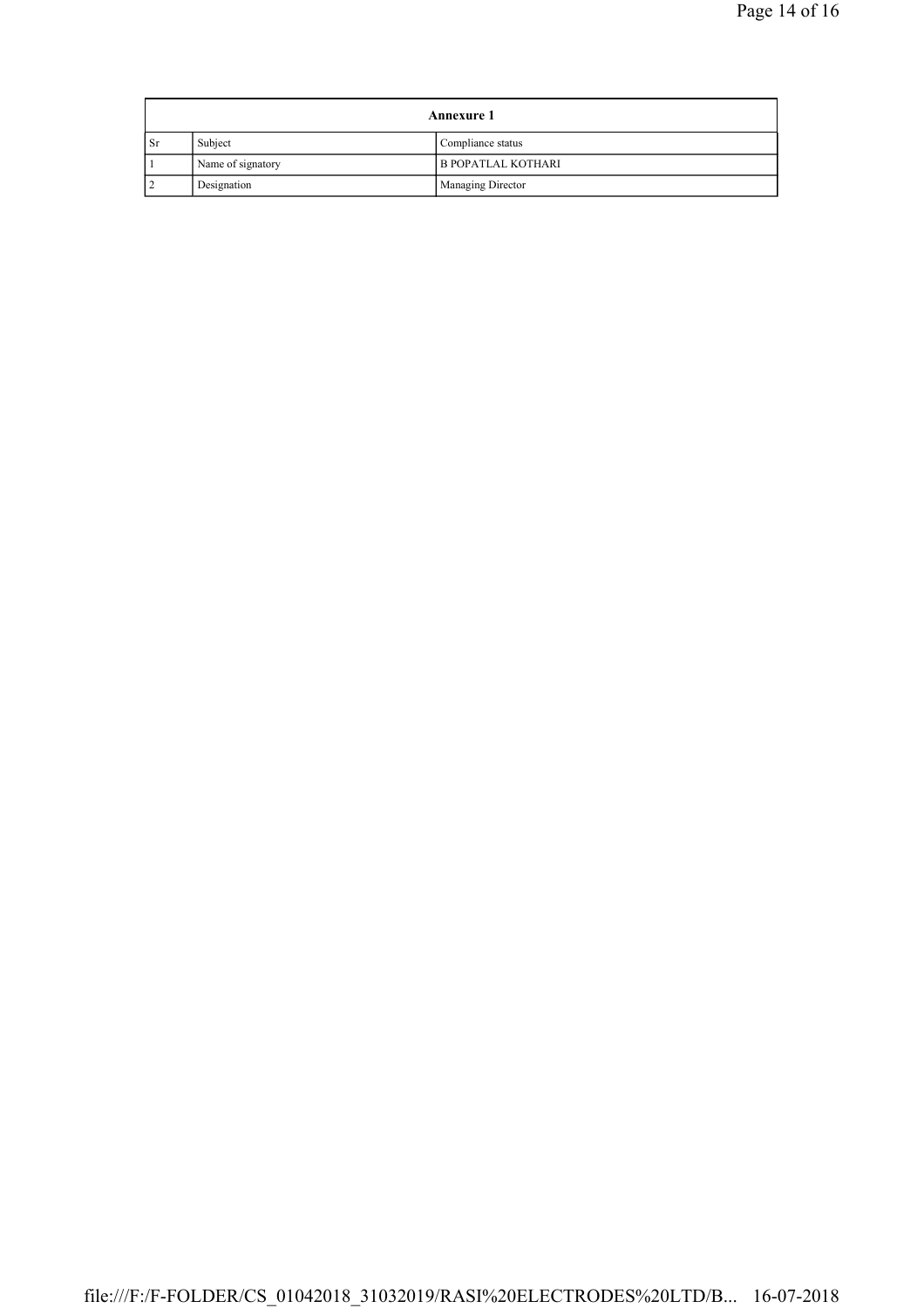| <b>Signatory Details</b> |                           |  |
|--------------------------|---------------------------|--|
| Name of signatory        | <b>B POPATLAL KOTHARI</b> |  |
| Designation of person    | <b>Managing Director</b>  |  |
| Place                    | <b>CHENNAI</b>            |  |
| Date                     | 13-07-2018                |  |